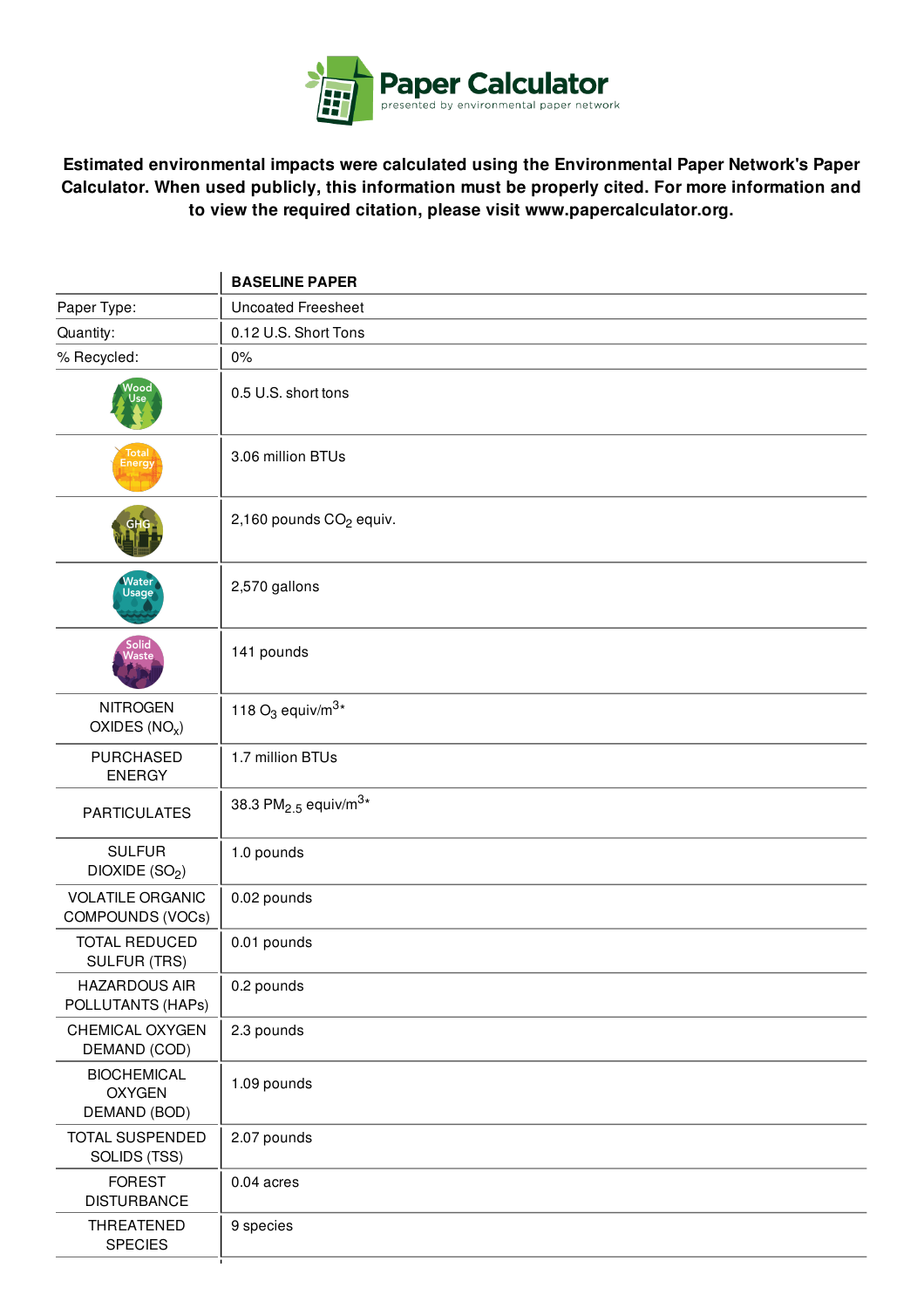| <b>OCEAN</b><br><b>ACIDIFICATION</b>    | 359 pounds $H_2CO_3$ |
|-----------------------------------------|----------------------|
| <b>MERCURY</b><br><b>EMISSIONS</b>      | 4.3 milligrams       |
| <b>DIOXIN</b><br><b>EMISSIONS</b>       | 384 micrograms       |
| <b>FRESHWATER</b><br><b>DISTURBANCE</b> | See below            |
| <b>HERBICIDES</b>                       | See below            |
| <b>OCEAN</b><br><b>WARMING</b>          | See below            |
| WETLAND<br><b>DISTURBANCE</b>           | See below            |

## **Explanation of Data Values**



**Wood use** measures the amount of wood required to produce a given amount of paper. Results are reported in fresh/green U.S. short tons of wood. The methodology does not include the forest residues left behind during pulpwood harvest in the forests (i.e., slash, roots). If forest residues were included it could be twice the number, as roughly 50% of biomass is left after harvest.

• Baseline Paper uses 0.5 U.S. short tons, made from about 2.9 trees



**Total energy** measures all energy required over the paper's life cycle, including all renewable and nonrenewable resource use, including black liquor and all wood sources.

**Baseline Paper uses 3.06 million BTUs, equivalent to 3.6 residential refrigerators operated/year** 



**Greenhouse gases/climate change impacts** measures carbon dioxide or CO<sub>2</sub> from burning fossil fuels, methane from paper decomposing in landfills and short-lived climate pollutants (such as black carbon and organic carbon) which contribute to climate change by trapping energy from the sun in the earth's atmosphere. This impact category also includes forest carbon storage loss from logged forests.

**Baseline Paper produces 2,160 pounds of CO<sub>2</sub> equiv., equivalent to 0.2 cars/year** 



**Water consumption** measures the amount of process and cooling water that is consumed or degraded throughout the life cycle of the paper product.

**Baseline Paper uses 2,570 gallons, equivalent to 1.9 clothes washers operated/year** 



**Solid waste** measures sludge and other wastes generated during pulp and paper manufacturing, and used paper disposed of in landfills and incinerators.

Baseline Paper produces 141 pounds of solid waste, equivalent to 32.3 people generating solid waste/day

 $N$ it**rogen oxides/ground level ozone** (NO<sub>x</sub>, which includes NO and NO<sub>2</sub>) measures products of the combustion of fuels that contain nitrogen. NO<sub>x</sub> can react with volatile organic compounds and sunlight in the lower atmosphere to form ozone, a key component of urban smog. NO<sub>x</sub> forms ozone and can also, in parallel, lead to acid rain. \*The measurement of NO<sub>x</sub> in this calculator is a complex equation that takes into account human exposure across a sample of locations of pulp and paper mills. For more information please see the *Methodology* document under the Resources tab of this website (https://c.environmentalpaper.org/pdf/SCS-EPN-PC-Methods.pdf).

Baseline Paper produces 118 persons x hrs. x pounds  $\rm O_3$  equiv/m $^3$ , equivalent to 0.1 gasoline powered passenger cars/year

**Purchased energy** is a subset of total energy, and measures how much energy comes from purchased electricity and other fuels.

**Baseline Paper uses 1.7 million BTUs, equivalent to 2.07 residential refrigerators operated/year**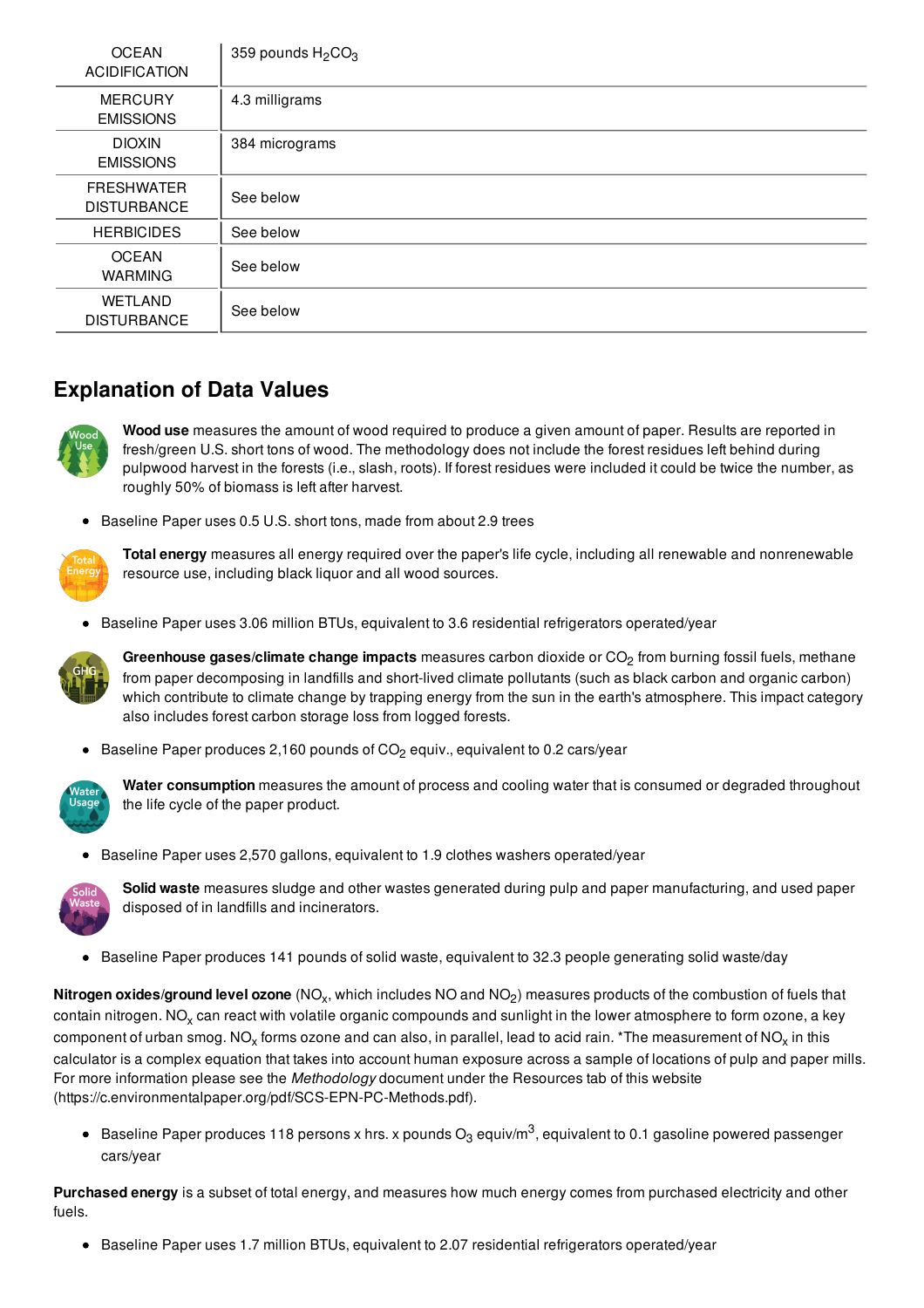**Particulates/PM2.5 impacts** measures the effect of particulate matter (PM) emissions from pulp/paper production, contributing

to smog. Particulates are small airborne particles generated during combustion, and pose a range of health risks, including asthma and other respiratory problems, when inhaled. \*The measurement of particulates in this calculator is a complex equation that takes into account human exposure across a sample of locations of pulp and paper mills. For more information please see the *Methodology* document under the Resources tab of this website (https://c.environmentalpaper.org/pdf/SCS-EPN-PC-Methods.pdf).

Baseline Paper produces 38.3 persons x hrs. x pounds PM<sub>2.5</sub> equiv/m<sup>3</sup>, equivalent to 1.4 gasoline powered passenger cars/year

**Sulfur Dioxide (SO<sup>2</sup> ) and other acidifying emissions/regional acidification** measures chemical compounds such as sulfur dioxide, nitrogen oxides, and other acids (e.g. ammonia) that are produced when boilers burn fuel containing sulfur and other acid-producing substances. Of the fuels used in the paper industry, oil and coal generally contain the highest quantities of sulfur. These acidifying emissions contribute to air pollution problems like acid rain and smog. This category includes SO2 emissions, but also other acids and emissions like  $\mathsf{NO}_{\mathsf{x}}\text{.}$ 

**Baseline Paper produces 1.0 pounds**  $SO<sub>2</sub>$  **equiv., equivalent to 0.3 eighteen-wheelers/year** 

**Volatile organic compounds (VOCs)** measure a broad class of organic gases, such as vapors from solvent and gasoline. VOCs react with nitrogen oxides (NO<sub>x</sub>) in the atmosphere to form ground-level ozone, the major component of smog and a severe lung irritant.

**Baseline Paper produces 0.02 pounds, equivalent to 73.4 miles driven in a car/year** 

**Total reduced sulfur (TRS)** measures emissions of the compounds that cause the odor associated with kraft pulp mills. Exposure to TRS emissions has been linked to symptoms including headaches, watery eyes, nasal problems, and breathing difficulties.

Baseline Paper produces 0.01 pounds

**Hazardous air pollutants (HAPs)** measures any of a group of 188 substances identified in the 1990 U.S. Clean Air Act amendments because of their toxicity. Two of the most common occurring in air are formaldehyde and acrolein.

 $\bullet$  Baseline Paper produces 0.2 pounds, equivalent to 0.04 passenger cars/year

**Chemical oxygen demand (COD)** measures the amount of oxidizable organic matter in the mill's effluent. Since wastewater treatment removes most of the organic material that would be degraded naturally in the receiving waters, the COD of the final effluent provides information about the quantity of more persistent substances discharged into the receiving water.

Baseline Paper produces 2.3 pounds COD, equivalent to 0.01 homes/year

**Biochemical oxygen demand (BOD)** measures the amount of oxygen that microorganisms consume to degrade the organic material in the wastewater. Discharging wastewater with high levels of BOD can result in oxygen depletion in the receiving waters, which can adversely affect fish and other organisms.

Baseline Paper produces 1.09 pounds BOD, equivalent to 0.006 homes/year

**Total Suspended Solids (TSS)/Freshwater eutrophication** measures solid materials suspended in mill effluent, which can adversely affect bottom-living organisms upon settling in receiving waters and can carry toxic heavy metals and organic compounds into the environment.

Baseline Paper produces 2.07 pounds TSS, equivalent to 0.01 homes/year

**Forest disturbance** measures the impact of paper production on forest ecosystems and biodiversity. The indicator compares the ecosystem integrity of a harvested site to intact forests over 80 years old in the region, using on-the-ground measurements. It also considers the recovery potential which would be possible on the site if harvesting were halted, reflecting the long-term implication of forest management at suppressing ecosystem integrity.

Baseline Paper disturbs 0.04 acres, equivalent to the size of 0.03 football fields

**Threatened species** measures the possible number of species affected by logging for paper production in the North American region that are listed as Critically Endangered, Endangered, or Vulnerable in the IUCN Red List of Threatened Species (http://www.iucnredlist.org), though the exact impact will vary by forest of origin. The number of species is based on correlation with logging threats assessed by IUCN and the fiber basket of pulp and paper mills in the region. For more information see the Methodology Document (https://c.environmentalpaper.org/pdf/SCS-EPN-PC-Methods.pdf).